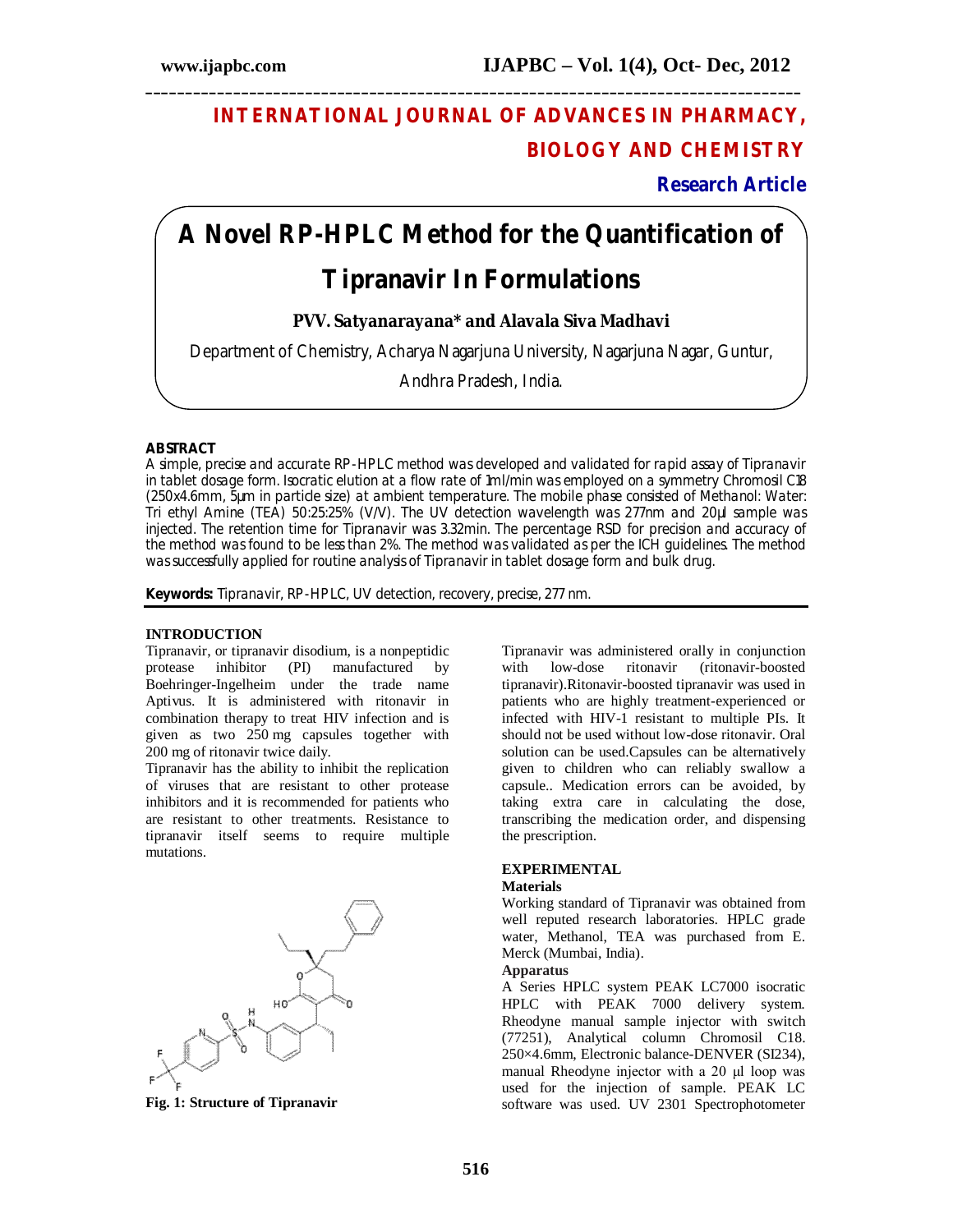was used to determine the wavelength of maximum absorbance

### **Determination of wavelength of maximum absorbance**

The standard solutions of Tipranavir were scanned in the range of 200 -400 nm against mobile phase as a blank. Tipranavir showed maximum absorbance at 277 nm. So the wavelength selected for the determination of Tipranavir was 277 nm.

### **Chromatographic equipment and conditions**

The development and validation of the assay was performed on A Series 200 HPLC system PEAK LC7000 isocratic HPLC with PEAK 7000 delivery system. Rheodyne manual sample injector with switch (77251), Analytical column Chromosil100-5 C18. 250×4.6mm, manual injector Rheodyne valves with 20μL fixed loop, PEAK LC softwarewas used.

The mobile phase consisted of Methanol: Water: TEA:50:25:25(v/v). Injections were carried out using a 20 μl loop at room temperature  $(20 + 2 \degree C)$ and the flow rate was 1 ml/min. Detection was performed at 277 nm with 10min runtime.

### **Standard and sample solutions**

A 10 mg amount of Tipranavir reference substance was accurately weighed and dissolved in 10 ml mobile phase in a 10 ml volumetric flask to obtain 1000 ppm concentrated solution. Required concentrations of 100ppm were prepared by serial dilution of this solution . 4 ml was taken from this solution and made upto 10 ml using mobile phase in a volumetric flask.

A composite of 20 tablets was prepared by grinding them to a fine, uniform size powder. 10 mg of Tipranavir was accurately weighed and quantitatively transferred into a 100 ml volumetric flask. Approximately 25 ml mobile phase were added and the solution was sonicated for 15 min. The flask was filled to volume with mobile phase, and mixed. After filtration, an amount of the solution was diluted with mobile phase to a concentration of 40 ppm.

### **Method validation**

**\_\_\_\_\_\_\_\_\_\_\_\_\_\_\_\_\_\_\_\_\_\_\_\_\_\_\_\_\_\_\_\_\_\_\_\_\_\_\_\_\_\_\_\_\_\_\_\_\_\_\_\_\_\_\_\_\_\_\_\_\_\_\_\_\_\_\_\_\_\_\_\_\_\_\_\_\_\_\_\_**

Method validation was performed following ICH specifications for specificity, range of linearity, accuracy, precision and robustness.

### **RESULTS AND DISCUSSION System Suitability**

Having optimized the efficiency of a chromatographic separation, the quality of the chromatograph was monitored by applying the following system suitability tests: capacity factor, tailing factor and theoretical plates. The system suitability method acceptance criteria set in each validation run were: capacity factor >2.0, tailing factor  $\leq 2.0$  and theoretical plates >2500. In allcases, the relative standard deviation (R.S.D) for the analytic peak area for two consecutive injections was < 2.0%. A chromatogram obtained from reference substance solution is presented. System suitability parameters were shown in Table.1. Standard chromatogram was given in Figure.2

| Mobile phase            | Methanol: Water: TEA: $50:25:25$ (v/v)      |
|-------------------------|---------------------------------------------|
| Pump mode               | Isocratic                                   |
| pH                      | 5.95                                        |
| <b>Diluents</b>         | Mobile phase                                |
| Column                  | Zodiac C18 column $(250 X 4.6$ mm, $5\mu$ ) |
| Column Temp             | Ambient                                     |
| Wavelength              | 277nm                                       |
| <b>Injection Volume</b> | $20 \mu$                                    |
| Flow rate               | $1$ ml/min                                  |
| Run time                | 10 minutes                                  |
| <b>Retention Time</b>   | 3.32 minutes                                |

**Table 1: System suitability parameters of Tipranavir**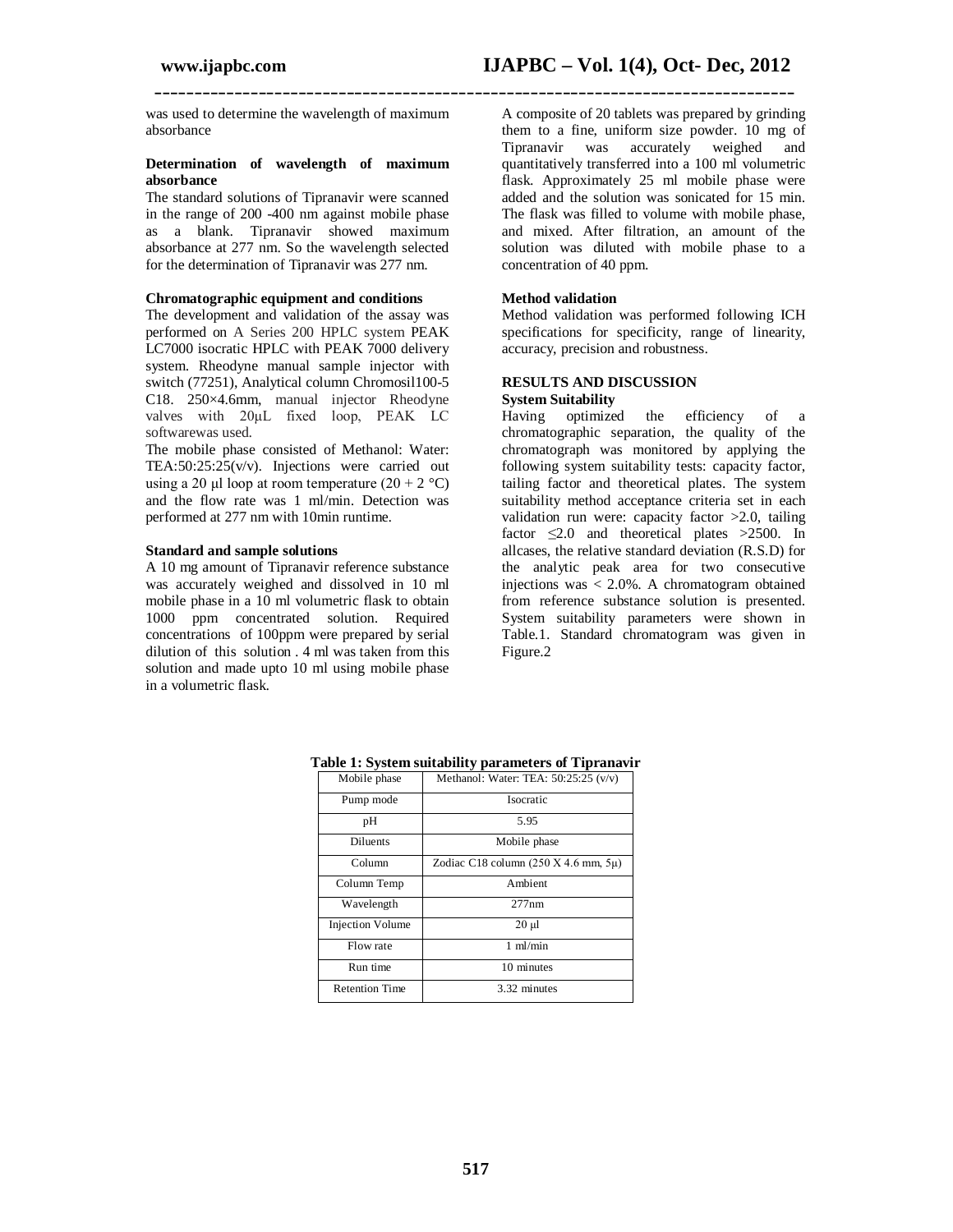

**Fig. 2: Standard chromatogram of Tipranavir**

### **Range of linearity**

Standard curves were constructed daily, for three consecutive days, using seven standard concentrations in a range of 10, 20, 30, 40, 50, 60, 70 and 80 ppm for Tipranavir. The linearity of peak area responses versus concentrations was demonstrated by linear least square regression analysis. The linear regression equation was  $y =$ 1638 + 6739x (r= 0.999). Linearity values can shown in Table: 2.



**Fig. 3: Calibration curve of Tipranavir**

| Level                    | Concentration of Tipranavir in<br>ppm                                         | Peak Area             |  |  |  |
|--------------------------|-------------------------------------------------------------------------------|-----------------------|--|--|--|
| Level 1                  | 10                                                                            | 66931                 |  |  |  |
| Level 2                  | 20                                                                            | 140149                |  |  |  |
| Level 3                  | 30                                                                            | 200237                |  |  |  |
| Level 4                  | 40                                                                            | 266482                |  |  |  |
| Level 5                  | 50                                                                            | 340963                |  |  |  |
| Level 6                  | 60                                                                            | 410691                |  |  |  |
| Level 7                  | 70                                                                            | 475382                |  |  |  |
| Level 8                  | 80                                                                            | 529854                |  |  |  |
| Range 5 ppm<br>to 30 ppm | <b>SLOPE</b><br><b>INTERCEPT</b><br><b>CORREALATION</b><br><b>COEFFICIENT</b> | 6739<br>1638<br>0.999 |  |  |  |

### **Table 2: Linearity results of Tipranavir**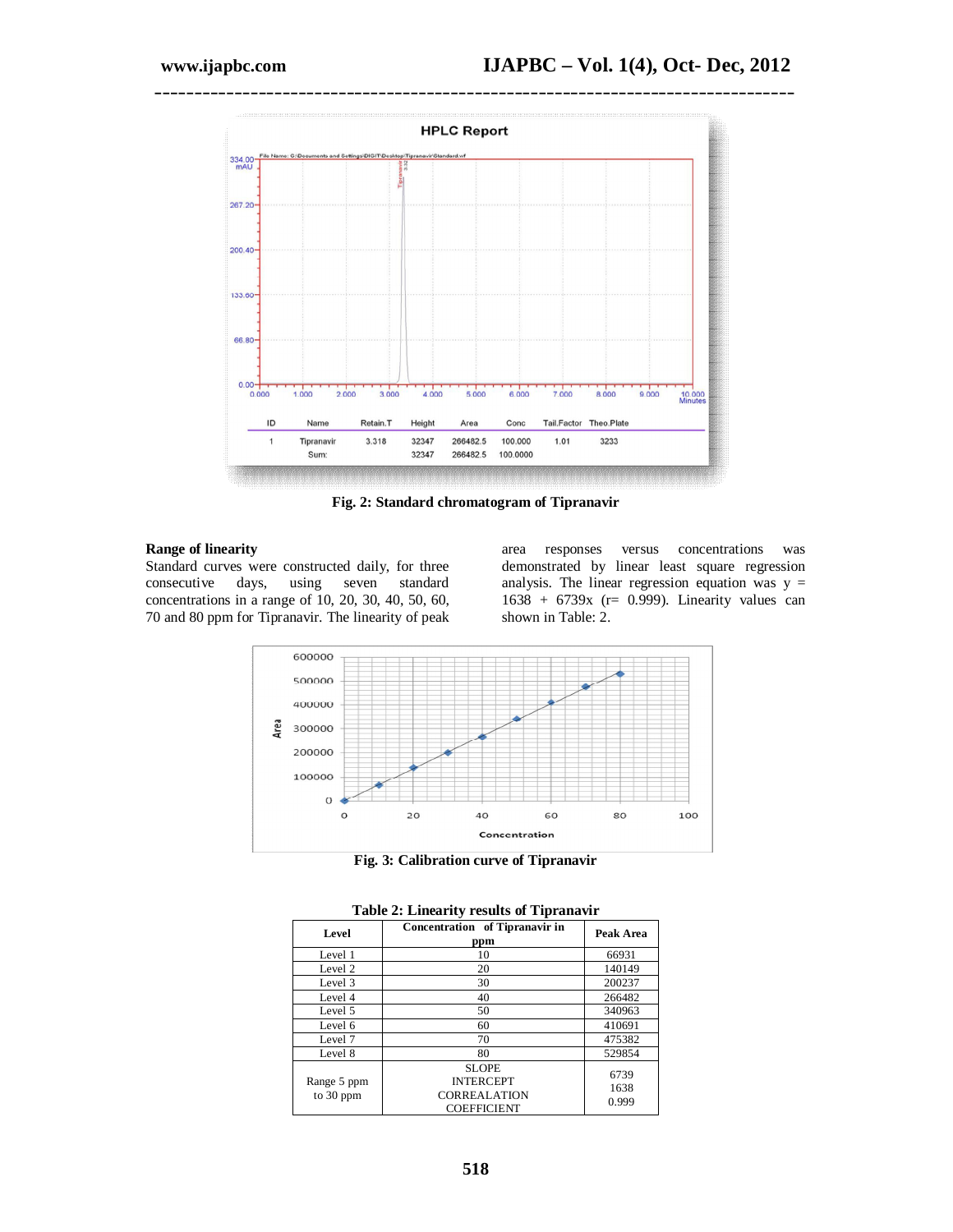### **Precision**

To study precision, six replicate standard solutions of Tipranavir (40 ppm) were prepared and analyzed using the proposed method. The percent relative standard deviation (% RSD) for peak responses

was calculated and it was found to be which is well within the acceptance criteria of not more than 2.0%. Results of system precision studies are shown in Table.3 and Table.4.

| Table 5. Thu aday 1 Feetsfull results full Tiplanavit |                   |                      |                |                                                           |  |
|-------------------------------------------------------|-------------------|----------------------|----------------|-----------------------------------------------------------|--|
| <b>Sample</b>                                         | Conc.<br>(in ppm) | <b>Injection No.</b> | Peak Areas     | <b>RSD</b><br>(Acceptance<br>criteria $\leq$<br>$2.0\%$ ) |  |
|                                                       | 40                |                      | 266482         |                                                           |  |
|                                                       |                   |                      | $\mathfrak{D}$ | 261861                                                    |  |
| Tipranavir                                            |                   | 3                    | 265736         | 0.798                                                     |  |
|                                                       |                   |                      | 266495         |                                                           |  |
|                                                       |                   |                      | 267106         |                                                           |  |
|                                                       |                   | 6                    | 267908         |                                                           |  |

### **Table 3: Intraday Precision Results for Tipranavir**

**\_\_\_\_\_\_\_\_\_\_\_\_\_\_\_\_\_\_\_\_\_\_\_\_\_\_\_\_\_\_\_\_\_\_\_\_\_\_\_\_\_\_\_\_\_\_\_\_\_\_\_\_\_\_\_\_\_\_\_\_\_\_\_\_\_\_\_\_\_\_\_\_\_\_\_\_\_\_\_\_\_\_**

|  |  | Table 4: Inter day Precision results of Tipranavir |
|--|--|----------------------------------------------------|
|  |  |                                                    |

| <b>Sample</b> | Conc.<br>(in ppm) | <b>Injection No.</b> | Peak<br>Areas | <b>RSD</b><br>(Acceptance)<br>criteria $\leq 2.0\%$ ) |  |
|---------------|-------------------|----------------------|---------------|-------------------------------------------------------|--|
| Tipranavir    |                   |                      | 265930        |                                                       |  |
|               |                   |                      | 269321        |                                                       |  |
|               |                   |                      | 267638        | 1.03                                                  |  |
|               |                   | 40                   |               | 264195                                                |  |
|               |                   |                      | 266030        |                                                       |  |
|               |                   |                      | 261396        |                                                       |  |

### **Limit of Detection and Limit of Quantification**

To determine the Limit of Detection (LOD) sample was dissolved by using Mobile phase and injected until peak was disappeared. After 0.02 ppm dilution Peak was not clearly observed, based on which 0.02ppm is considered as Limit of Detection and Limit of Quantification is 0.066 ppm.

### **Table 5: LOD and LOQ results of Tipranavir**

| Parameter               | <b>Measured Value</b> |
|-------------------------|-----------------------|
| Limit of Quantification | $0.066$ ppm           |
| Limit of Detection      | $0.02$ ppm            |

#### **Robustnes**s

Typical variations in liquid chromatography conditions were used to evaluate the robustness of the assay method. In this study, the chromatographic parameters monitored were retention time, area, capacity factor, tailing factor and theoretical plates. The robustness acceptance criteria set in the validation were the same

established on system suitability test describe above.

#### **Recovery**

Recovery test was performed at 3 different concentrations i.e. 20ppm, 40ppm, 60ppm. Results are given in table.7.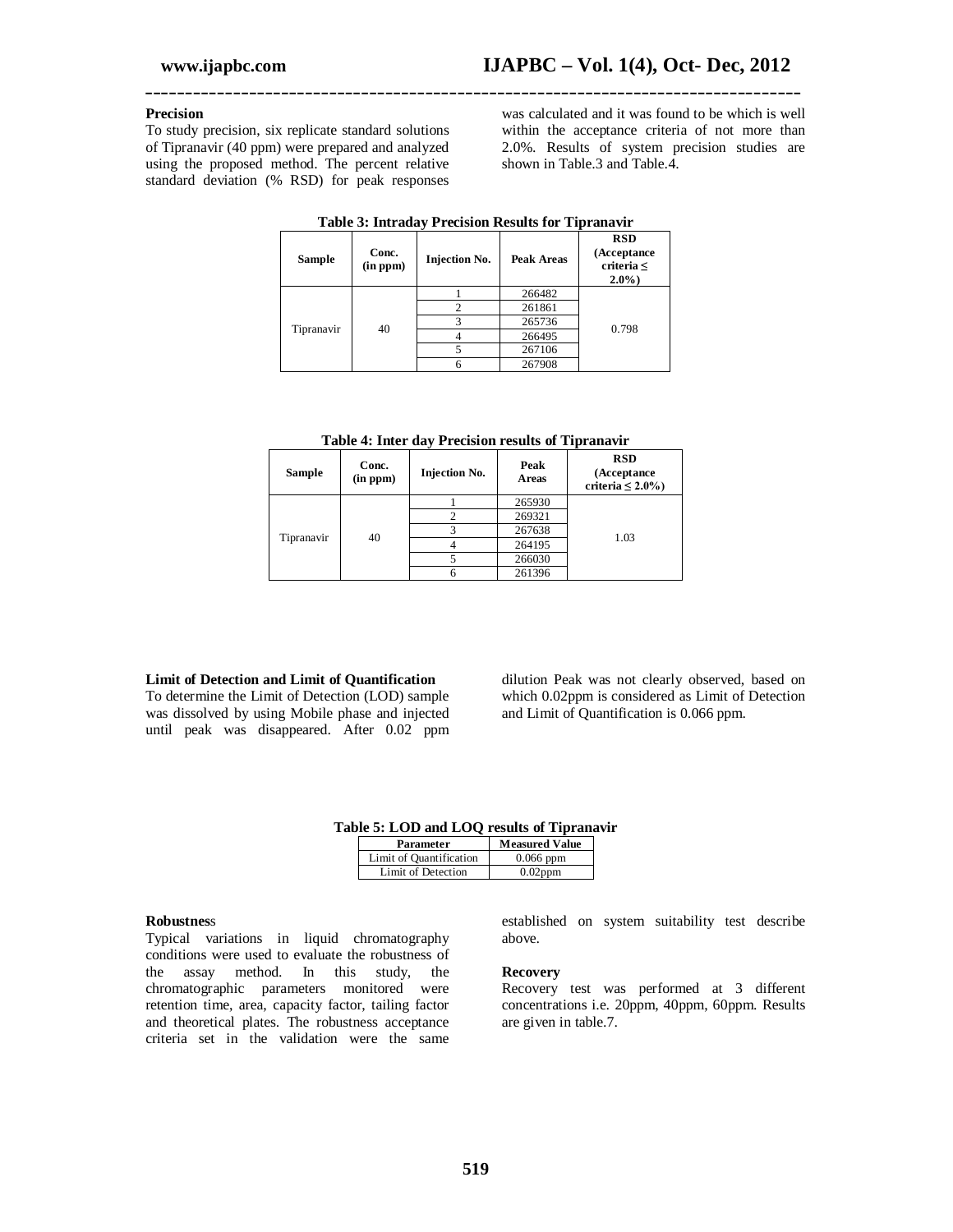| THING OF THOM WARDLEY I CAMELY OF THIS WILL BE |                        |                                   |        |                  |  |  |
|------------------------------------------------|------------------------|-----------------------------------|--------|------------------|--|--|
| S.No                                           | Condition<br>Parameter |                                   | Area   | $%$ of<br>Change |  |  |
|                                                | Standard               | Standard conditions               | 266482 | .                |  |  |
|                                                | Mobile phase           | Methanol: WATER: TEA:<br>55:20:25 | 262387 | 1.53             |  |  |
|                                                | Mobile phase pH        | 5.7                               | 267394 | 0.34             |  |  |
|                                                | Wavelength             | $272 \text{ nm}$                  | 266852 | 0.14             |  |  |

**\_\_\_\_\_\_\_\_\_\_\_\_\_\_\_\_\_\_\_\_\_\_\_\_\_\_\_\_\_\_\_\_\_\_\_\_\_\_\_\_\_\_\_\_\_\_\_\_\_\_\_\_\_\_\_\_\_\_\_\_\_\_\_\_\_\_\_\_\_\_\_\_\_\_\_\_\_\_\_\_ Table 6: Robustness results of Tipranavir**

**Table 7: Recovery results of Tipranavir**

| Recovery | Conc of sample<br>(ppm) | Recovery(ppm) | % of recovery |
|----------|-------------------------|---------------|---------------|
| 50%      |                         | 19.82         | 99.1          |
| 100%     |                         | 39.86         | 99.65         |
| 150%     |                         | 60.46         | 100 77        |

**Table 8: Formulation Analysis**

| S.NO | <b>Tablet</b> | <b>Dosage</b>     | Sample conc | Sample estimated | % of Drug Estimated<br>in Tablet |
|------|---------------|-------------------|-------------|------------------|----------------------------------|
|      | Aptivus       | 250 <sub>mg</sub> | 40ppm       | 39.73            | 99.325                           |

### **CONCLUSION**

The proposed method for the assay of Tipranavir in tablets or capsules is very simple and rapid. It should be emphasized it is isocratic and the mobile phase do not contain any buffer. The method was validated for specificity, linearity, precision, accuracy and robustness. Although the method could effectively separate the drug from its products, further studies should be performed in order to use it to evaluate the stability of pharmaceutical formulations.

### **REFERENCES**

- 1. Doyon L, Tremblay S, Bourgon L, Wardrop E and Cordingley M. Selection and characterization of HIV-1 showing reduced susceptibility to the non-peptidic protease inhibitor tipranavir. *Antiviral Res. 2005;*68(1): 27–35.
- 2. "New Aptivus (tipranavir) Oral Solution<br>Approved for Treatment-Experienced Treatment-Experienced Pediatric and Adolescent HIV Patients" (Press release).BoehringerIngelheim. 2008-06- 24. Retrieved 2008-09-02.
- 3. "Aptivus (tipranavir) Capsules, 250 mg, Prescribing Information", BoehringerIngelheim, 2007. Revised February 5, 2007
- 4. verington JP, Al-Lazikani B and Hopkins AL.How many drug targets are there? Nat Rev Drug Discov. 2006;5(12):993-6.
- 5. Imming P, Sinning C and Meyer A: Drugs, their targets and the nature and

number of drug targets. Nat Rev Drug Discov. 2006;5(10):821-34.

- 6. Dierynck I, De Wit M, Gustin E, Keuleers I, Vandersmissen J, Hallenberger S and Hertogs K. Binding kinetics of darunavir to HIV-1 protease explain the potent antiviral activity and high genetic barrier. J Virol. 2007;10.
- 7. Koh Y, Matsumi S, Das D, Amano M, Davis DA, Li J, Leschenko S, Baldridge A, Shioda T, Yarchoan R, Ghosh AK and Mitsuya H. Potent inhibition of HIV-1 replication by novel non-peptidyl small molecule inhibitors of protease<br>dimerization. J Biol Chem. dimerization. J Biol Chem. 2007;282(39):28709-20.
- 8. Tenore SB and Ferreira PR. The Place of protease inhibitors in antiretroviral<br>treatment. Braz J Infect Dis. treatment. Braz J Infect Dis. 2009;13(5):371-4.
- 9. Muzammil S, Armstrong AA, Kang LW, Jakalian A, Bonneau PR, Schmelmer V, Amzel LM and Freire E. Unique thermodynamic response of tipranavir to human immunodeficiency virus type 1 protease drug resistance mutations. J Virol. 2007;81(10):5144-54
- 10. Hsieh SM, Chang SY, Hung CC, Sheng WH, Chen MY and Chang SC. Impact of first-line protease inhibitors on predicted resistance to tipranavir in HIV-1-infected<br>nations with virological patients with virological failure. BMC Infect Dis. 2009;14(9):154.